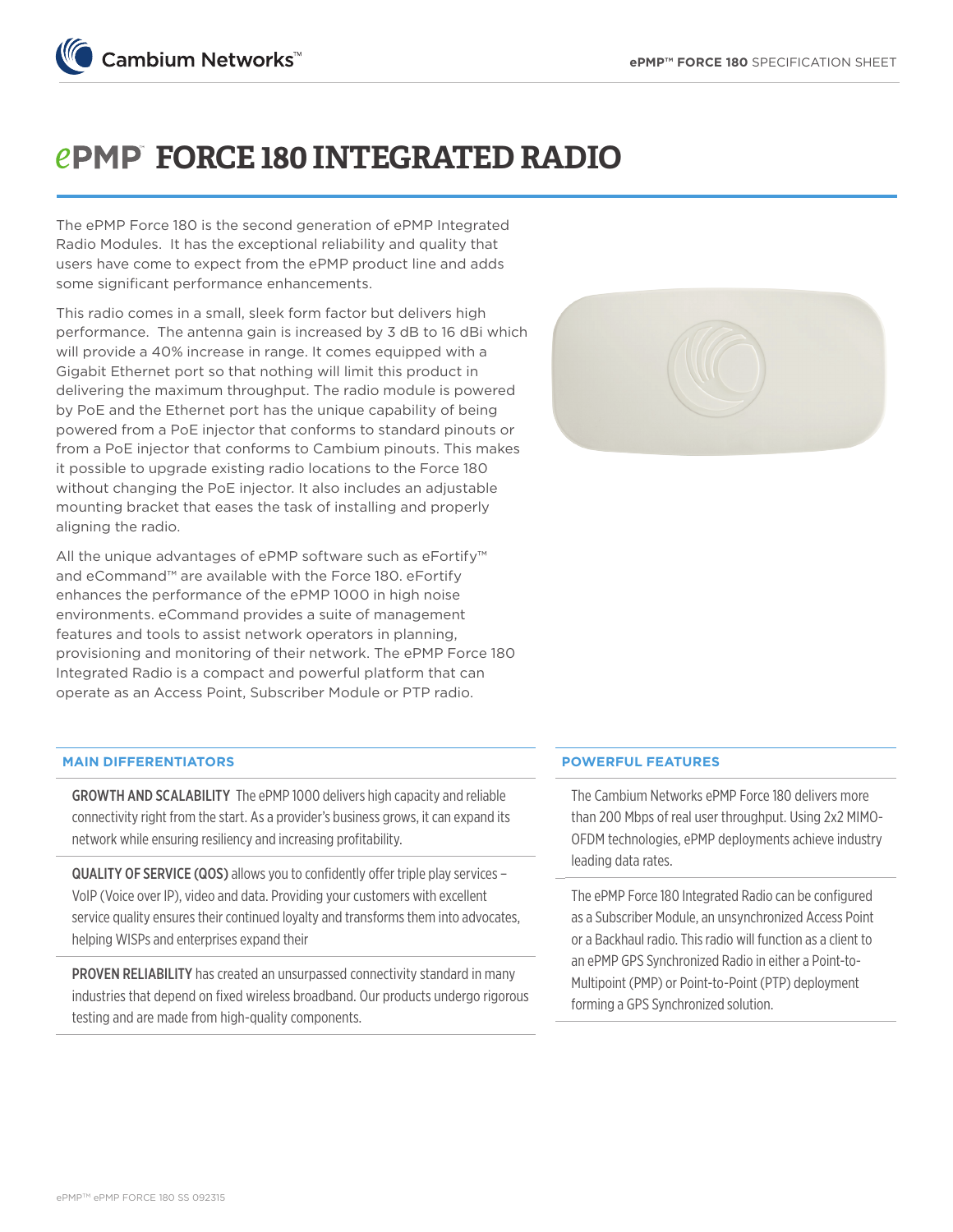## **Specifications**

| <b>PRODUCT</b>                                         |                                                                                                                                                                 |  |
|--------------------------------------------------------|-----------------------------------------------------------------------------------------------------------------------------------------------------------------|--|
| Model Number                                           | MODEL NUMBERC058900P072A (US/FCC), C050900P071A (EU/ROW),<br>(See below for a complete list of part numbers for ordering)                                       |  |
| <b>SPECTRUM</b>                                        |                                                                                                                                                                 |  |
| Channel Spacing                                        | Configurable on 5 MHz increments                                                                                                                                |  |
| Frequency Range                                        | 5 GHz: 4910 - 5970 MHz (exact frequencies as allowed by local regulations)                                                                                      |  |
| Channel Width                                          | 5   10   20   40 MHz                                                                                                                                            |  |
| <b>INTERFACE</b>                                       |                                                                                                                                                                 |  |
| MAC (Media Access Control) Layer                       | Cambium Proprietary                                                                                                                                             |  |
| Physical Layer                                         | 2x2 MIMO/OFDM                                                                                                                                                   |  |
| Ethernet Interfaced                                    | 10/100/1000BaseT, Compatible with Cambium PoE pinouts ( $V = 7$ & 8, Return = 4 & 5) and Standard PoE pinouts ( $V = 4$ & 5,<br>Return = $7 & 80$               |  |
| Protocols Used                                         | IPv4, UDP, TCP, IP, ICMP, SNMPv2c, HTTPs, STP, SSH, IGMP Snooping                                                                                               |  |
| Network Management                                     | HTTPs, SNMPv2c, SSH                                                                                                                                             |  |
| <b>VLAN</b>                                            | 802.10 with 802.1p priority                                                                                                                                     |  |
| <b>PERFORMANCE</b>                                     |                                                                                                                                                                 |  |
| ARQ                                                    | Yes                                                                                                                                                             |  |
| Nominal Receive Sensitivity (w/FEC) @200MHz<br>Channel | $MCSO = -93$ dBm to $MCS15 = -72$ dBm (per branch)                                                                                                              |  |
| Nominal Receive Sensitivity (w/FEC) @40MHz<br>Channel  | $MCSO = -90$ dBm to $MCS15 = -69$ dBm (per branch)                                                                                                              |  |
| Modulation Levels (Adaptive)                           | MCSO (BPSK) to MCS15 (64QAM 5/6)                                                                                                                                |  |
| Quality of Service                                     | Three level priority (Voice, High, Low) with packet classification by DSCP, COS, VLAN ID, IP & MAC Address, Broadcast, Multicast and<br><b>Station Priority</b> |  |
| <b>LINK BUDGET</b>                                     |                                                                                                                                                                 |  |
| Transmit Power Range                                   | -17 to +30 dBm (combined, to regional EIRP limit) (1 dB interval)                                                                                               |  |
| Integrated Antenna Peak Gain                           | 16 dBi                                                                                                                                                          |  |
| Maximum Transmit Power                                 | 30 dBm combined (subject to regional regulatory restrictions)                                                                                                   |  |
| <b>PHYSICAL</b>                                        |                                                                                                                                                                 |  |
| Antenna Connection                                     | Integrated Antenna                                                                                                                                              |  |
| Surge Suppression                                      | 2 Joule Integrated                                                                                                                                              |  |
| Environmental                                          | <b>IP55</b>                                                                                                                                                     |  |
| Temperature                                            | -30°C to +60°C (-22°F to +140°F)                                                                                                                                |  |
| Weight                                                 | 0.50 kg (1.1 lb.) (includes mounting bracket)                                                                                                                   |  |
| Wind Survival                                          | 145 km/hour (90 mi/hour) with antenna                                                                                                                           |  |
| Dimensions (h x w x d)                                 | 12.4 x 25.1 x 11.9 cm (4.9 x 9.9 x 4.7 in) - with mounting bracket attached                                                                                     |  |
| Pole Diameter Range                                    | 1 - 1.6 in (2.5 - 4.1 cm) with included clamp ; up to 2.25 in (5.7 cm) with larger clamp                                                                        |  |
| Power Consumption                                      | 10 W Maximum, 5 W Typical                                                                                                                                       |  |
| Input Voltage                                          | 10 to 30 V                                                                                                                                                      |  |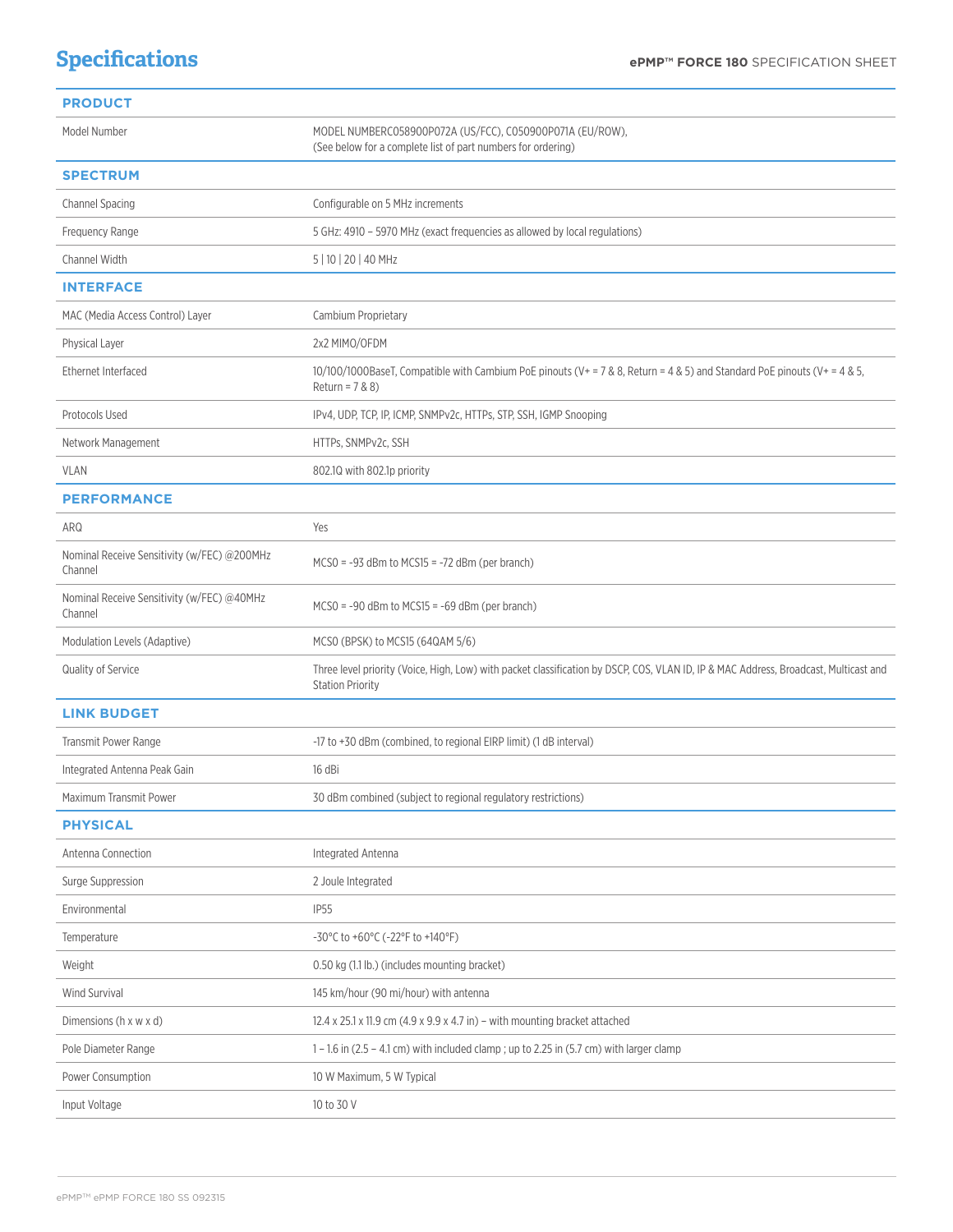## **SECURITY**

| Encryption                | 128-bit AES (CCMP mode)                              |
|---------------------------|------------------------------------------------------|
| <b>CERTIFICATIONS</b>     |                                                      |
| <b>FCCID</b>              | Z8H89FT0015                                          |
| Industry Canada Cert      | 109W-0015                                            |
| CE                        | 5 GHz: EN 302 502 v1.2.1<br>5 GHz: EN 301 893 v1.7.1 |
| <b>PARAMETER</b>          | <b>SPECIFICATION</b>                                 |
| Frequency Range           | 4910 - 5970 MHz                                      |
| Antenna Type              | Integrated                                           |
| <b>Typical Gain</b>       | 16 dBi                                               |
| 3db Beamwidth-Azimuth     | $15^\circ$                                           |
| 3db Beamwidth-Elevation   | $30^{\circ}$                                         |
| Polarization(s)           | Dual Linear, H/V                                     |
| Front-to-Back Isolation   | $>20$ dB                                             |
| <b>Cross Polarization</b> | 15 dB                                                |

### **ePMP 5 GHz Force 180 Part Numbers:**

| <b>ORDERING PART NUMBER</b> | <b>DESCRIPTION</b>                                          | <b>MODEL NUMBER FOR</b><br><b>REGULATORY PURPOSES</b> |
|-----------------------------|-------------------------------------------------------------|-------------------------------------------------------|
| C050900C071A                | ePMP 5GHz Force 180 Integrated Radio (ROW) (no cord)        | C050900P071A                                          |
| C050900C171A                | ePMP 5GHz Force 180 Integrated Radio (ROW) (US cord)        | C050900P071A                                          |
| C050900C271A                | ePMP 5GHz Force 180 Integrated Radio (ROW) (EU cord)        | C050900P071A                                          |
| C050900C471A                | ePMP 5GHz Force 180 Integrated Radio (ROW) (India cord)     | C050900P071A                                          |
| C050900C571A                | ePMP 5GHz Force 180 Integrated Radio (ROW) (China/ANZ cord) | C050900P071A                                          |
| C050900C671A                | ePMP 5GHz Force 180 Integrated Radio (ROW) (Brazil cord)    | C050900P071A                                          |
| C050900C073A                | ePMP 5GHz Force 180 Integrated Radio (EU) (EU cord)         | C050900P071A                                          |
| C058900C072A                | ePMP 5GHz Force 180 Integrated Radio (FCC) (US cord)        | C058900P072A                                          |